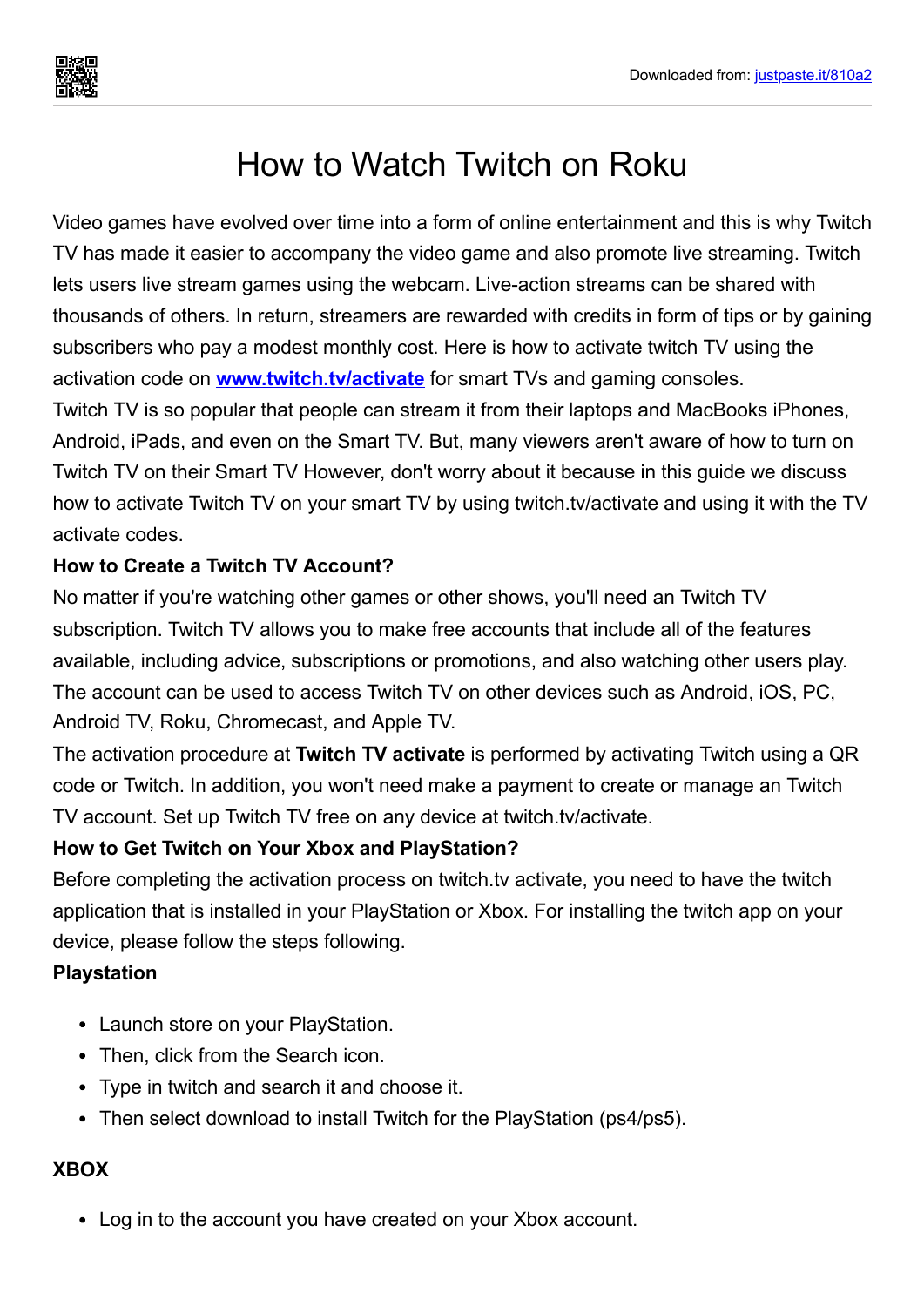- Use the Microsoft Store and search for twitch.
- Now install the Twitch application in your Xbox console.

#### **Twitch.tv/activate and Browse Content Online**

You can browse Twitch TV content online at their official website. But, first you must go to the site **www.twitch.tv/activate** before you can activate. The content is shown in accordance with the number of viewers that it has received. video content that receives the greatest number of viewers is placed at the top. It is much simple to navigate the content. Simply click the 'Browse' menu found on the left hand side of the homepage. Then, you just have to scroll down to the bottom of the page.

You can also filter content. To select a particular content you click on its name or image. Twitch apps are available for desktop as well as mobile device . You can download it easily. Here we will check www.twitch.tv/activate 6 digit code for PS4 & Xbox.

#### **How do I activate Twitch using www.twitch.tv activation code?**

- Install Twitch on your device. Twitch app on the device you are using.
- You can now register or log in using Your Twitch username.
- An activation code must be visible on the monitor.
- Find twitch activate on an internet browser. Sign in.
- To connect your device to your twitch account, simply enter the code that is provided by your device.
- Click Activate.

#### **Steps to Activate Twitch TV on Various Streaming Devices**

Twitch is available on various streaming devices. Here's an overview of general instructions to activate the Twitch app on your media player that streams media using twitch activate.

- Turn on your streaming device and then navigate into the Channel Store with the remote.
- Check for the Twitch application, and click the Add Channel button to add it installed on your device.
- Once installed, launch it to get a unique activation code from the screen of your TV.
- Write down the code and go to the authorized web link twitch.tv/activate.
- Input the code into the appropriate field and click on the "Activate" button.
- It should be a confirmation of the success of the procedure.
- Check out some of the most popular gadgets that can use the Twitch app.

#### **How to Activate Twitch TV on Roku Device?**

- Start the Channel Store on Roku, search for and install Twitch.
- Click Log In to activate your device.
- Go to **twitch.tv/activate** via Your Android or iOS device or laptop.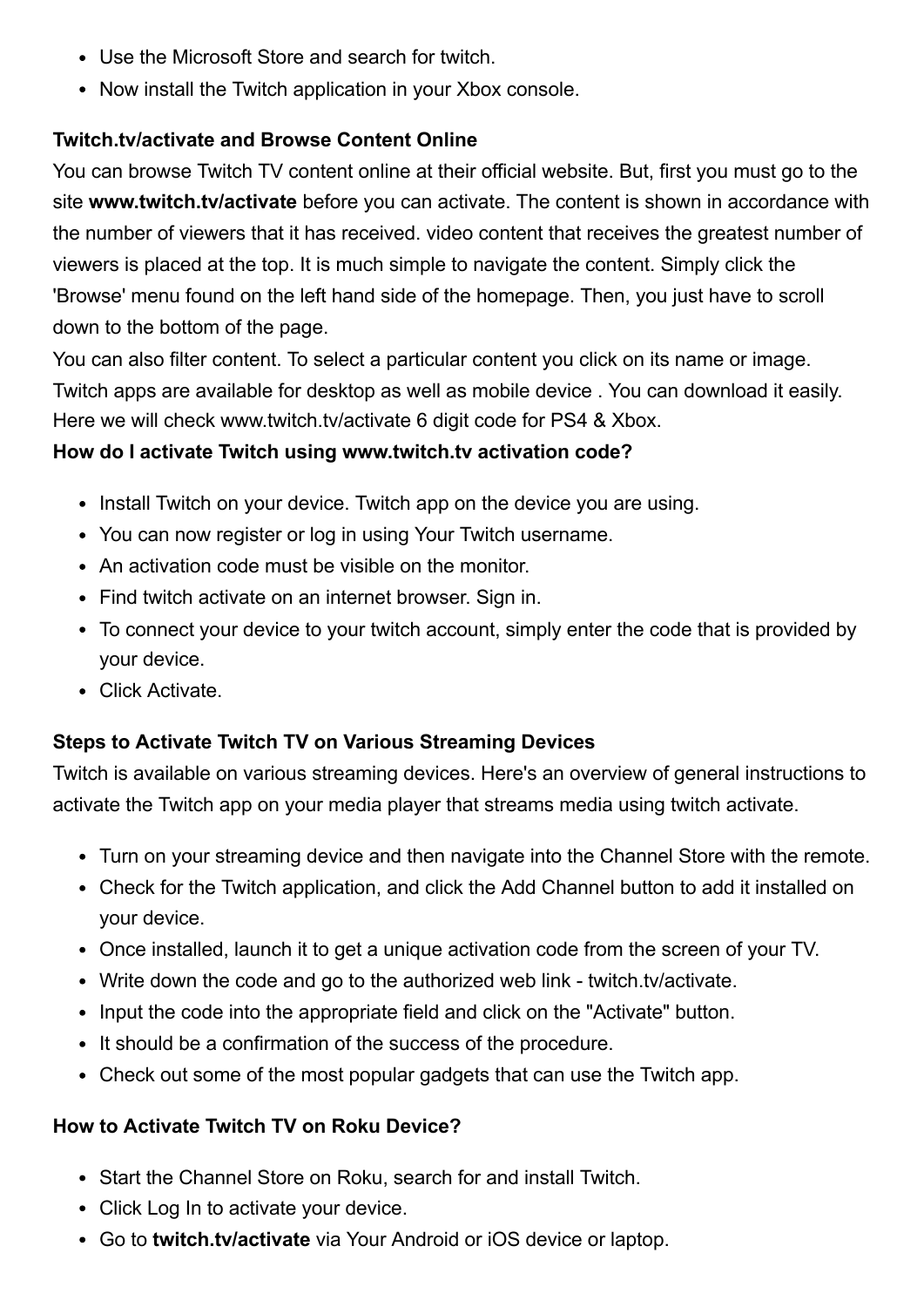- Input the Twitch ty activation code displayed on the screen in the Twitch application on Roku.
- Select OK to enjoy streaming on Roku.

## **Creating a Twitch TV account**

To be able to Twitch TV Activate and begin making use of your Twitch streaming account, you first need to create an account. You can choose between two ways to create a Twitch account.

- The best way to start is to go to the official website Twitch TV and activate it and create an account.
- Another option is to go to the official website, download the app, and then sign up for an account.

## **Create your account in hand by following the steps below.**

- Launch the Twitch TV app or go to the official Twitch TV website.
- Select the sign-up choice.
- Input your login credentials for example, your login name and password.
- If you aren't, you could retrieve the information by logging into Facebook either Google.
- Now you can begin the process of activation to activate Twitch TV on different devices. All you have perform is observe the instructions with care in the given sequence.

## **twitch.tv/activate PS4**

Twitch is a wildly well-liked application that is loved by users to use on PS4 and many more devices! But, due to some technological limitations, there can be many issues that can occur. One of the advantages of accessing Twitch TV through these devices is that you can direct broadcast and then connect it to your main account.

This means that you don't need to worry about linking to any third party developer or any other external software. The Twitch app on PS4 helps loyal followers to earn points on Game Loot while watching their most loved shows on **[twitch.tv/activate](https://justpaste.it/redirect/810a2/http://twitch-activate.com/)**.

Activate the account on your Twitch TV account by putting in all the necessary details and then pressing the Activate button to generate the code. Once you've received your code, just follow the instructions displayed on the screen!

- Through Twitch TV with Twitch TV on PS4 you can view and stream your most loved games the same way that you play them from the main screen to your console. All Live and connected to your Twitch TV streamers and fans around the globe!
- You can browse through all the previews and pre-recorded content , and access all the features you can access via your PS4.
- Twitch streamers can also use the chat feature in order to connect with their fellow streamers and other followers.